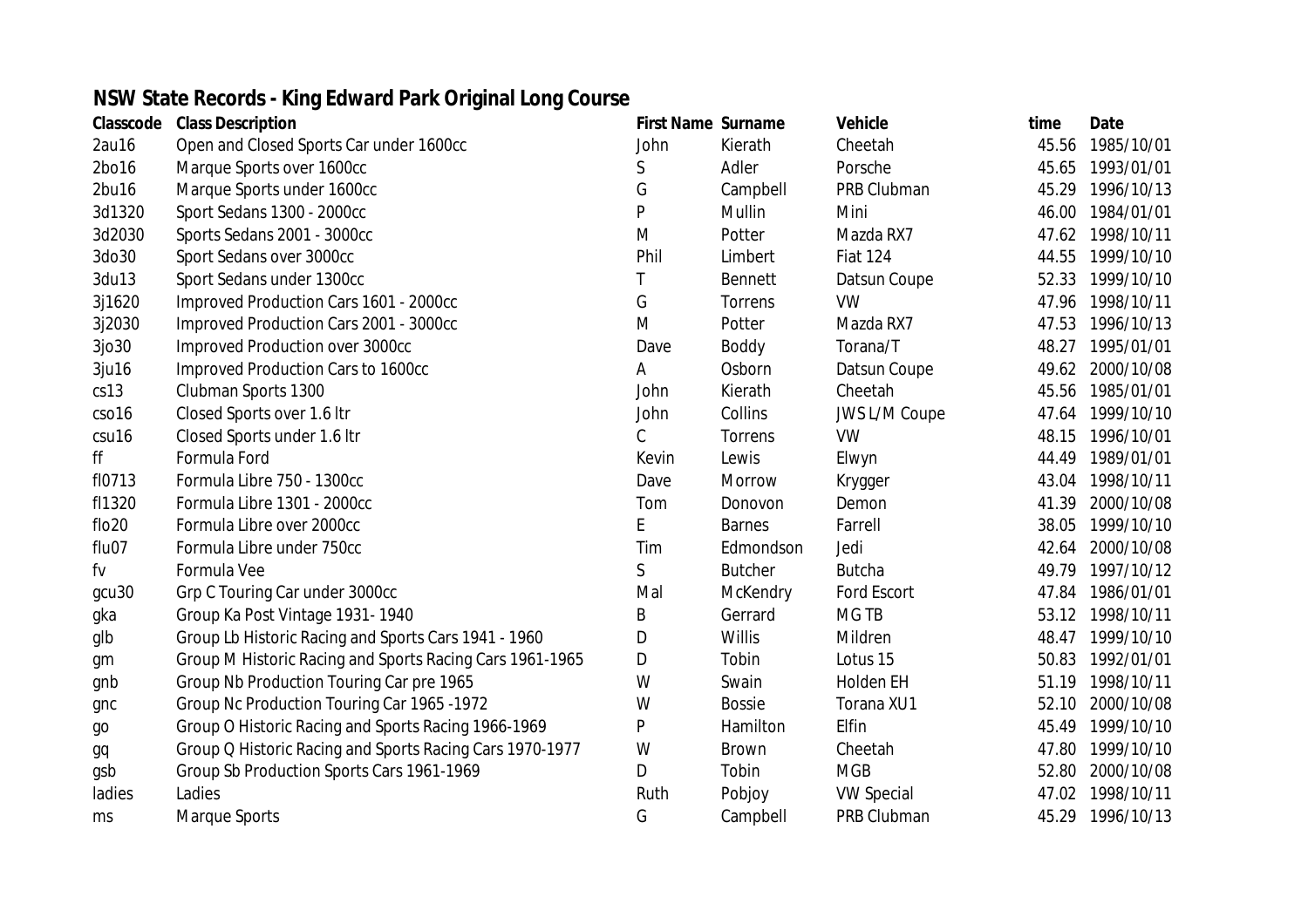| oso16 | Open Sports Car over 1600cc | Marshall | Vulcha  | 42.96 2000/10/08 |
|-------|-----------------------------|----------|---------|------------------|
| SSS   | Speedway Super Sedan        | Pyne     | Pontiac | 78.77 1988/01/01 |

## **NSW State Records - King Edward Park Short Course**

| Classcode | <b>Class Description</b>                      | <b>First Name Surname</b> |               | <b>Vehicle</b>         | time  | <b>Date</b> |
|-----------|-----------------------------------------------|---------------------------|---------------|------------------------|-------|-------------|
| 2ao16     | Open and Closed Sports Car over 1600cc        | Α                         | Marshall      | Vulcha                 | 37.11 | 2001/10/14  |
| 2au16     | 2A Open and Closed Sports Car under 1600cc    | Keith                     | Hammond       | Debron RH10            | 37.22 | 2015/10/04  |
| 2bo16     | 2B Marque Sports over 1600cc                  | James                     | Pearson       | Mazda RX7              | 40.48 | 2014/10/05  |
| 2bu16     | Marque Sports under 1600cc                    | Warwick                   | McBean        | PRB Clubman            | 40.04 | 2002/10/20  |
| 2cu16     | 2C Supersports to 1600cc                      | Peter                     | <b>Brown</b>  | <b>BAP Clubman</b>     | 37.86 | 2015/10/04  |
| 2fo16     | Production Sports over 1600cc                 | Darval                    | <b>Thomas</b> | <b>MGF</b>             | 47.15 | 2010/10/16  |
| 2fu16     | Production Sports under 1600cc                | Liam                      | Sullivan      | Leyland Clubman        | 49.57 | 2013/10/06  |
| 3d1316    | 3D Sports Sedans 1300 - 1600cc                | Philip                    | Edwards       | Morris Clubman GT      | 49.53 | 2014/10/05  |
| 3d1320    | Sport Sedans 1300 - 2000cc                    | G                         | Pro           | <b>Escort RS</b>       | 40.66 | 2002/10/20  |
| 3d2030    | Sports Sedans 2001 - 3000cc                   | M                         | Ormerod       | Mazda RX7              | 43.81 | 2002/10/20  |
| 3do30     | Sport Sedans over 3000cc                      | W                         | <b>Burden</b> | Gemini                 | 37.84 | 2004/10/03  |
| 3du13     | Sport Sedans under 1300cc                     | R                         | Taggart       | Mini                   | 43.04 | 2004/10/03  |
| 3du16     | 3D Sports Sedans to 1600cc                    | David                     | Wrightson     | <b>BMC Mini Cooper</b> | 46.00 | 2015/10/04  |
| 3j1620    | Improved Production Cars 1601 - 2000cc        | Heath                     | Campbell      | <b>VW</b>              | 39.72 | 2009/10/04  |
| 3j2030    | Improved Production Cars 2001 - 3000cc        |                           | Whitten       | Capri                  | 41.60 | 2002/10/20  |
| 3jlmnsv   | <b>Improved Production Late Model NA</b>      | Dennis                    | Roohan        | Commodore              | 42.20 | 2008/10/05  |
| 3jlmo20   | Improved Production Late Model over 2000cc    | D                         | Finnemore     | Mitsubishi EVO         | 39.29 | 2007/10/20  |
| 3jlmo30   | Imp Prod Late Model ex FI and 4WD over 3000cc | Sam                       | Hollier       | Ford Falcon EB         | 45.14 | 2015/10/04  |
| 3jlmsv    | <b>Improved Production Late Model SV</b>      | Steve                     | Inwood        | Nissan GTR             | 37.86 | 2009/10/04  |
| 3jlmu20   | Improved Production Late Model under 2000cc   | Francesco                 | Mangano       | Pulsar                 | 44.58 | 2009/10/04  |
| 3jo30     | Improved Production over 3000cc               | Dennis                    | Roohan        | Torana A9X Hatch       | 41.53 | 2002/10/20  |
| 3ju16     | Improved Production Cars to 1600cc            | Aaron                     | Osborn        | Datsun Coupe           | 42.13 | 2005/10/22  |
| 3k        | 3K Saloon Cars                                | Terry                     | Hartmann      | Commodore VN           | 44.19 | 2012/09/30  |
| ausrc     | Aussie Race Car                               |                           | McIndoe       | <b>Aussie Racer</b>    | 40.65 | 2002/10/20  |
| csu16     | Closed Sports under 1.6 Itr                   | Andrew                    | Walker        | Turnham                | 45.55 | 2004/10/03  |
| elect     | <b>Elecric Vehicle</b>                        | <b>Brett</b>              | Sutherland    | <b>Radical SR8</b>     | 40.37 | 2015/10/04  |
| ff        | Formula Ford                                  | D                         | <b>Baker</b>  | Van Diemen             | 39.31 | 2001/10/14  |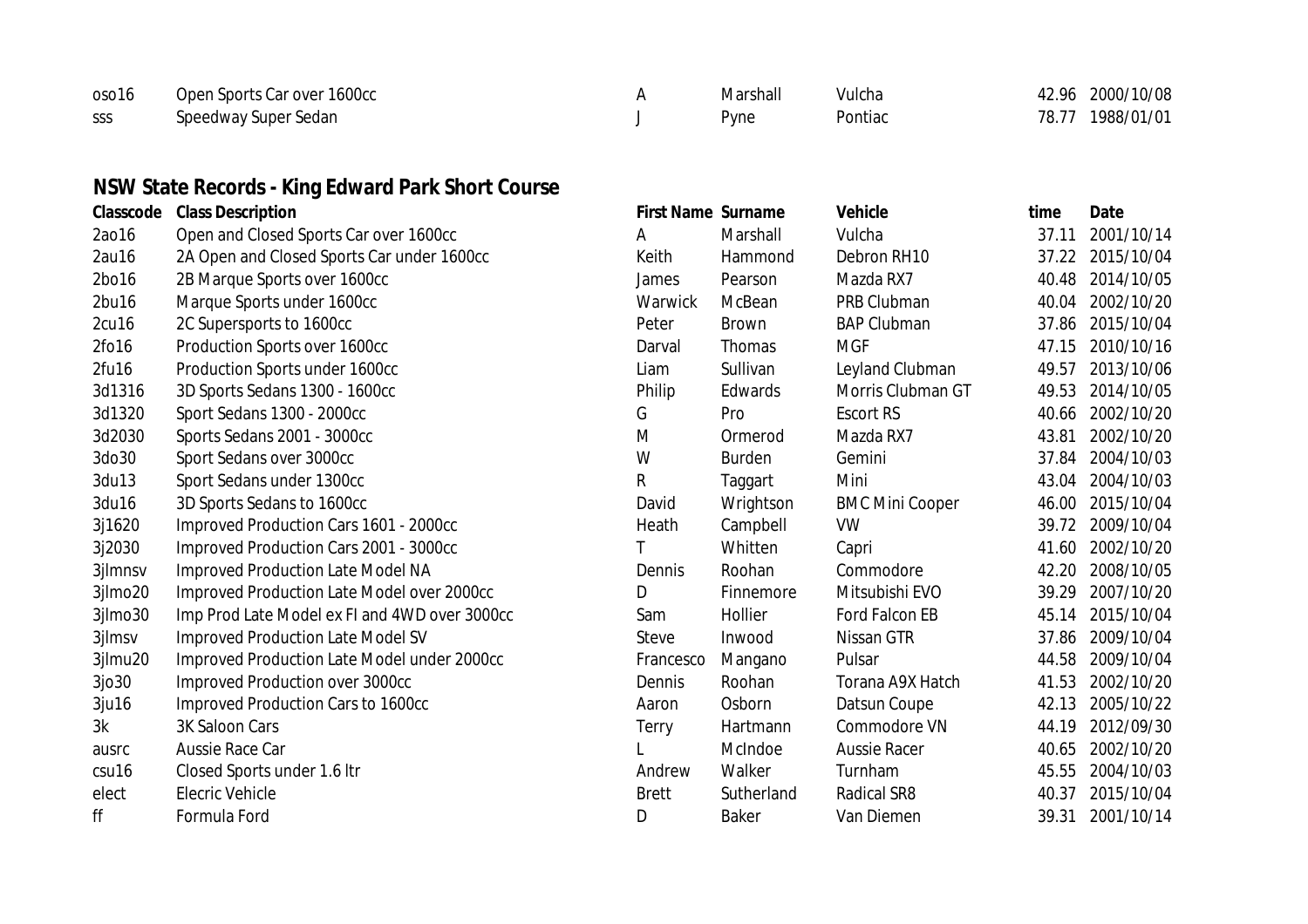| fl0713    | Formula Libre 750 - 1300cc                                 | Malcolm      | Oastler        | Dallara F394         |       | 33.99 2013/10/06 |
|-----------|------------------------------------------------------------|--------------|----------------|----------------------|-------|------------------|
| fl1320    | Formula Libre 1301 - 2000cc                                | <b>Brett</b> | Hayward        | Hayward 014          |       | 32.90 2014/10/05 |
| flo20     | Formula Libre over 2000cc                                  | Doug         | Barry          | Lola T8750-F3000     |       | 33.52 2013/10/06 |
| flu07     | Formula Libre under 750cc                                  | <b>Steve</b> | Moxon          | <b>Axtel Suzuki</b>  |       | 36.73 2010/10/16 |
| fv12      | Formula Vee 1200cc                                         | K            | Charlton       | Blitz                | 43.01 | 2004/10/03       |
| fv16      | Formula Vee 1600cc                                         | Stephen      | <b>Butcher</b> | Stinger IX FVee      | 41.51 | 2013/10/06       |
| gja       | Group Ja Historic Vintage Pre 1932                         | D            | Vidler         | Cooper S             | 46.04 | 2001/10/14       |
| gka       | Group Ka Post Vintage 1931-1940                            |              | Arkell         | Mini                 | 57.61 | 2001/10/14       |
| glb       | Group Lb Historic Racing and Sports Cars 1941 - 1960       | Τ            | Wright         | WalJap               |       | 45.64 2001/10/14 |
| gm        | Group M Historic Racing and Sports Racing Cars 1961-1965   | W            | <b>Burden</b>  | Gemini               | 38.80 | 2001/10/14       |
| gnb       | Group Nb Production Touring Car pre 1965                   | S            | Land           | Capri                | 43.01 | 2001/10/14       |
| gnc       | Group Nc Production Touring Car 1965 -1972                 | G            | <b>Diskin</b>  | Torana XU1           | 43.91 | 2001/10/14       |
| go        | Group O Historic Racing and Sports Racing 1966-1969        | P            | Hamilton       | Elfin                | 40.05 | 2007/10/20       |
| gq        | Group Q Historic Racing and Sports Racing Cars 1970-1977   | А            | Hunt           | Clubman              | 41.17 | 2008/10/05       |
| gr        | Group R Historic Racing and Sports Racing Cars post 1977   | Ron          | Hay            | RH Honda             | 35.95 | 2010/10/16       |
| gsb       | Group Sb Production Sports Cars 1961-1969                  | <b>Steve</b> | Purdy          | MG Midget            | 43.63 | 2014/10/05       |
| gsc       | Group Sc Production Sports Cars 1970 - 1977                | <b>Bob</b>   | Wootton        | Lotus <sub>7</sub>   | 44.05 | 2008/10/05       |
| gt        | Group T Production Sports Cars with Comp History 1941-1981 | Roy          | Davis          | Triumph GT6          | 43.03 | 2012/09/30       |
| hq        | <b>HQ Holdens</b>                                          |              | Bainbridge     | HQ Holden            |       | 48.72 2002/10/20 |
| jun       | <b>Juniors</b>                                             | Ryan         | <b>Bates</b>   | Honda Prelude        | 48.02 | 2009/10/04       |
| ladies    | Ladies                                                     | Amy          | Mrcela         | Elfin                | 37.51 | 2009/10/04       |
| legend    | US Legends                                                 | Dave         | Watkins        | US Legend 1937 Chevy | 49.31 | 2015/10/04       |
| nsnlb2u   | Type 2 Under 2 ltr                                         | Michael      | Wallin         | Toyota Celica RA40   | 46.19 | 2014/10/05       |
| nsnlb3j   | <b>Unlogged Improved Production</b>                        | Peter        | Lenard         | Commodore            | 48.07 | 2010/10/16       |
| nsnlb3o   | Not State Reg/NLB Type 3 Over 2 Itr                        | Joshua       | Leask          | Toyota 86            |       | 42.42 2015/10/04 |
| nsnlb4o   | Type 4 Over 2 ltr                                          | Daniel       | Shearer        | Holden Gemini        |       | 47.53 2014/10/05 |
| nsnlb4u   | Type 4 Under 2 Itr                                         | Ryan         | <b>Bates</b>   | Nissan Pulsar        | 45.08 | 2014/10/05       |
| nsnlb5u   | Type 5 Under 2 Itr                                         | Tom          | Hackett        | <b>VW Buggy</b>      | 43.66 | 2014/10/05       |
| nsnlbjun  | Unlogged/Non State Reg Junior                              | Keith        | Hammond (J)    | Mondiale M87S        | 42.55 | 2013/10/06       |
| nsnlbs    | <b>Unlogged Sports</b>                                     | R            | Davis          | Triumph GT6          | 44.13 | 2008/10/05       |
| nsnlbso25 | Unlogged/Non State Reg Sports Over 2500cc                  | Matt         | Lumb           | Lotus Elise          | 41.67 | 2013/10/06       |
| nsnlbsu25 | Unlogged/Non State Reg Sports Under 2500cc                 | Joshua       | Leask          | Toyota 86            |       | 45.52 2013/10/06 |
| nsnlbsv   | <b>Unlogged Special Vehicles</b>                           |              | Sander         | Mitsubishi EVO VI    |       | 40.38 2009/10/04 |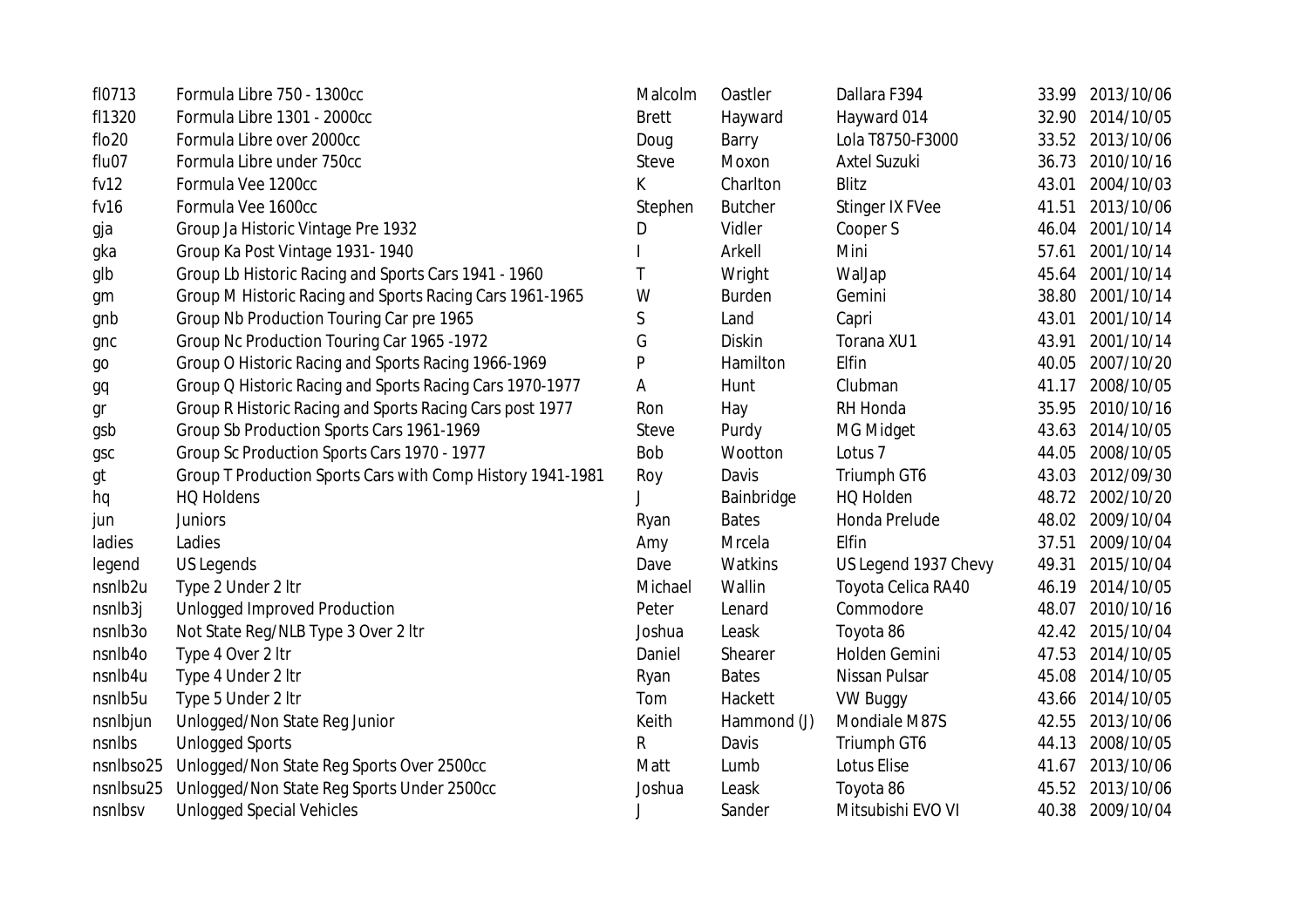| nsnlbsvo  | Special Vehicle (Kit Cars                    | <b>Brett</b> | <b>Thomas</b>  | Ford Falcon XY S/C   |       | 59.03 2014/10/05 |
|-----------|----------------------------------------------|--------------|----------------|----------------------|-------|------------------|
| nsnlbt5   | Unlogged/Non State Reg Type 5                | Dean         | Tighe          | Dallara F395         | 35.07 | 2013/10/06       |
| nsnlbto25 | Unlogged/Non State Reg Tin Tops over 2500cc  | Tony         | Lawrence       | <b>Ford Escort</b>   |       | 40.50 2013/10/06 |
| nsnlbtu25 | Unlogged/Non State Reg Tin Tops under 2500cc | Andrew       | Torville       | Holden Gemini        |       | 42.65 2012/09/30 |
| rrnlbawd  | Road Reg Non Log Booked All Wheel Drive      | Beau         | Fernance       | Mitsubishi EVO Coupe | 39.17 | 2012/09/30       |
| rrnlbo25  | Road Reg Non Log Booked over 2500cc          | Matt         | Lumb           | Lotus Elise          |       | 41.45 2014/10/05 |
| rrnlbu25  | Road Reg Non Log Booked under 2500cc         | Tom          | <b>Clemens</b> | <b>VW Beetle</b>     |       | 43.03 2015/10/04 |
| tc        | <b>Touring Cars</b>                          | Kevin        | Edwards        | Mitsubishi EVO VIII  | 40.21 | 2005/10/22       |

### **NSW State Records - King Edward Park Short Course - Hairpin Finish (Wet Weather)**

| Classcode            | <b>Class Description</b>                      | <b>First Name Surname</b> |                | <b>Vehicle</b>              | time  | Date             |
|----------------------|-----------------------------------------------|---------------------------|----------------|-----------------------------|-------|------------------|
| 2ao16                | Open and Closed Sports Car over 1600cc        | Alan                      | Barlow         | <b>Austin Healey Sprite</b> | 46.45 | 2011/10/02       |
| 2au16                | Open and Closed Sports Car under 1600cc       | Bill                      | McBride        | <b>BBB Clubman</b>          | 40.34 | 2011/10/02       |
| 2bo16                | Marque Sports over 1600cc                     | Jim                       | <b>Norris</b>  | Datsun 280Z Turbo           | 45.69 | 2011/10/02       |
| 2fo16                | Production Sports over 1600cc                 | Darval                    | Thomas         | MG F                        | 43.86 | 2011/10/02       |
| 3d1320               | Sports Sedans 1300 - 2000cc                   | David                     | Shylan         | Holden Gemini               | 45.10 | 2011/10/02       |
| 3do30                | Sports Sedans over 3000cc                     | Stuart                    | Inwood         | Nissan Skyline GTR          | 34.86 | 2011/10/02       |
| 3j1620               | Improved Production Cars 1601 - 2000cc        | Glenn                     | Torrens        | <b>VW Beetle</b>            | 38.87 | 2011/10/02       |
| 3jlmsvo20            | Improved Production Late Model SV over 2000cc | Scott                     | Tutton         | Mitsubishi EVO II           | 36.20 | 2011/10/02       |
| $f$ lo <sub>20</sub> | Formula Libre over 2000cc                     | Doug                      | Barry          | Lola T8750 - F3000          | 33.79 | 2011/10/02       |
| flu07                | Formula Libre under 750cc                     | Steve                     | Moxon          | <b>Axtell Suzuki</b>        | 35.68 | 2011/10/02       |
| gnb                  | Group Nb Production Touring Car pre 1965      | Glenn                     | Potter         | Holden EH                   | 44.32 | 2011/10/02       |
| gsb                  | Group Sb Production Sports Cars 1961-1969     | Steve                     | Purdy          | MG Midget                   | 44.08 | 2011/10/02       |
| gva                  | Group Va Formula Vee pre 1975                 | Luc                       | Batton         | Avanti Hist FVee            | 48.28 | 2011/10/02       |
| nsnlbjun             | Unlogged Junior                               | Andrew                    | Chandler       | Honda Prelude               | 40.00 | 2011/10/02       |
| nsnlbsv              | <b>Unlogged Special Vehicles</b>              | Stephen                   | Kakavas        | Mitsubishi Evo IX           | 35.86 | 2011/10/02       |
| nsnlbto25            | Unlogged Tin Tops over 2500cc                 | Colin                     | Pogson         | Mitsubishi Galant           | 44.69 | 2011/10/02       |
| nsnlbtu25            | Unlogged Tin Tops under 2500cc                | Tom                       | <b>Clemens</b> | <b>VW Beetle</b>            | 38.95 | 2011/10/02       |
| rrnlbawd             | Road Reg Non Log Booked All Wheel Drive       | Paul                      | Mathie         | Mitsubishi EVO VIII         | 37.40 | 2011/10/02       |
| rrnlbu25             | Road Reg Non Log Booked under 2500cc          | Paul                      | Aitken         | Suzuki Swift GTi            |       | 46.77 2011/10/02 |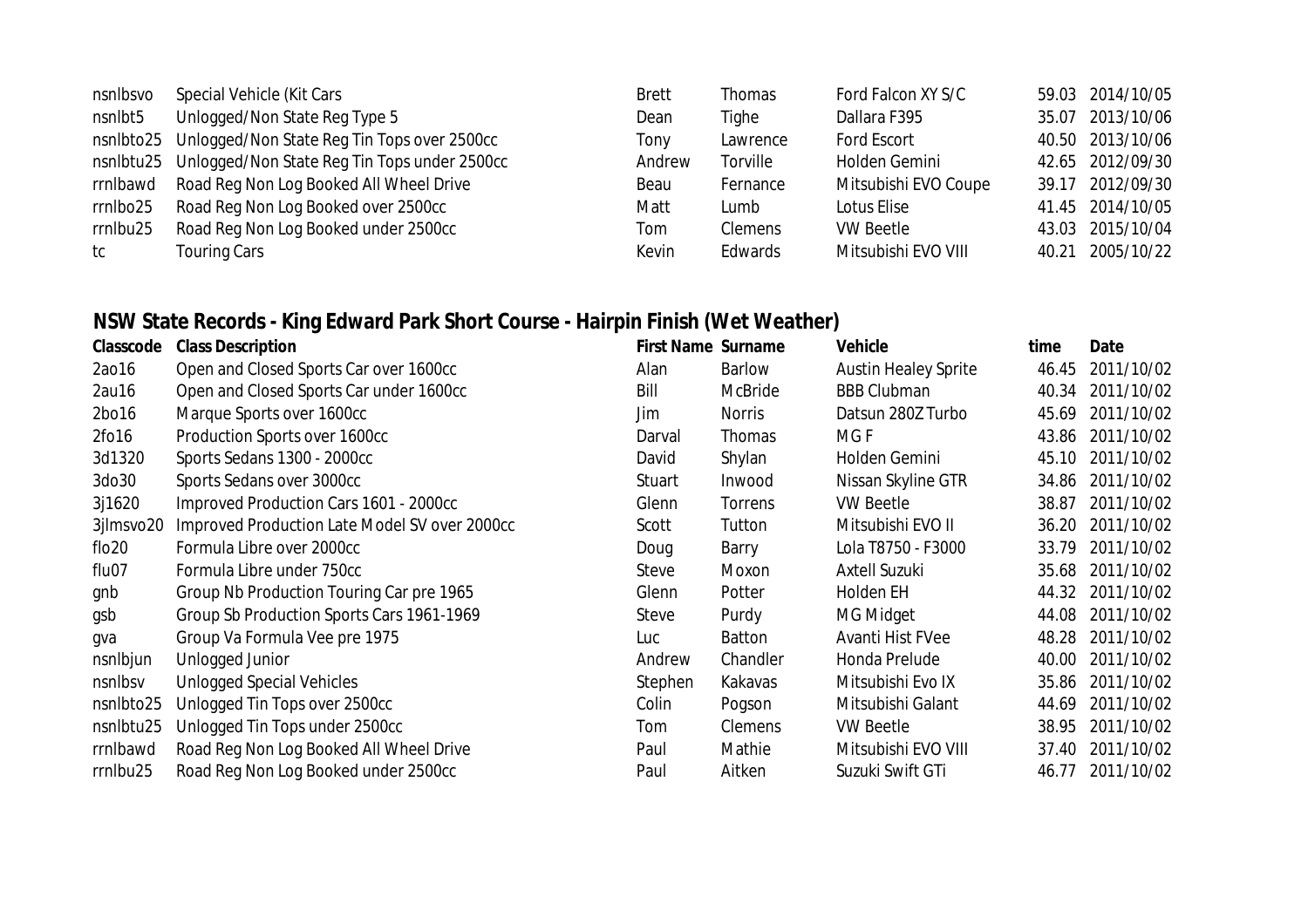# **Multi Club - King Edward Park Original Long Course**

| Classcode | <b>Class Description</b>    |
|-----------|-----------------------------|
| CS        | <b>Clubman Sports</b>       |
| ms1420    | Marque Sports 1.4 - 2 ltr   |
| msmgf     | Marque Sports MGF           |
| mso20     | Marque Sports over 2 Itr    |
| msu14     | Marque Sports under 1.4 Itr |
| svo30     | Special Vehicle (Kit Cars   |
| t1o20     | Type 1 Over 2 Itr           |
| t1u20     | Type 1 Under 2 Itr          |
| t2o20     | Type 2 Over 2 Itr           |
| t2u20     | Type 2 Under 2 Itr          |
| t3o20     | Type 3 Over 2 Itr           |
| t3u20     | Type 3 Under 2 Itr          |
| t4o20     | Type 4 Over 2 Itr           |
| t4u20     | Type 4 Under 2 Itr          |
| t5o20     | Type 5 Over 2 Itr           |
| t5u13     | Type 5 Under 1.3 Itr        |
| t5u20     | Type 5 Under 2 Itr          |

#### **Multi Club - King Edward Park Short Course**

| Classcode | <b>Class Description</b>             | <b>First Name Surname</b> |           | <b>Vehicle</b>           | time | Date             |
|-----------|--------------------------------------|---------------------------|-----------|--------------------------|------|------------------|
| 2aco20    | Sports Grp 2A/2C over 2 ltr          | John                      | Collins   | <b>JWS Le Mans Coupe</b> |      | 41.12 2015/10/05 |
| 2acu20    | Sports Grp 2A/2C under 2 ltr         | Darren                    | Read      | Minetti 221              |      | 37.06 2014/10/06 |
| ausrc     | Aussie Race Car                      |                           | McIndoe   | <b>Aussie Racer</b>      |      | 39.95 2003/10/06 |
| csrace    | Clubman Sports race tyres            | P                         | Wagner    | <b>PHS</b>               |      | 40.62 2004/10/04 |
| csroad    | Clubman Sports road registered tyres | Glenn                     | Parsonage | PRB Clubman              |      | 41.87 2006/10/02 |
| fsae      | Formula SAE                          | Paul                      | Fraser    | NU Racing NU14           |      | 44.55 2015/10/05 |
| jp        | Junior in Production Vehicle         | John                      | Lodge Jnr | Honda Prelude            |      | 42.18 2007/10/21 |
| jun       | Juniors                              | Dylan                     | Grant     |                          |      | 52.33 2009/10/05 |
| ladies    | Ladies                               | Amy                       | MrCela    | Elfin                    |      | 35.25 2010/10/17 |
| ms1420    | Marque Sports 1.4 - 2 ltr            | <b>Bob</b>                | Wootton   | Lotus <sub>7</sub>       |      | 44.50 2010/10/17 |

|        | ivium Ciub - King Edward Park Original Long Course |                           |                |                    |       |            |
|--------|----------------------------------------------------|---------------------------|----------------|--------------------|-------|------------|
|        | <b>Classcode</b> Class Description                 | <b>First Name Surname</b> |                | <b>Vehicle</b>     | time  | Date       |
| CS     | Clubman Sports                                     | P                         | Turnbull       | Turnham            | 51.73 | 2000/10/07 |
| ms1420 | Marque Sports 1.4 - 2 ltr                          | Paul                      | Bower          | <b>MGB</b>         | 52.14 | 1999/10/09 |
| msmgf  | Marque Sports MGF                                  | B                         | Lewis          | <b>MGF</b>         | 52.60 | 1999/10/09 |
| mso20  | Marque Sports over 2 Itr                           | D                         | Harold         | Datsun 240Z        | 49.83 | 2000/10/07 |
| msu14  | Marque Sports under 1.4 Itr                        | <b>Russ</b>               | Baldwin        | Sprite             | 55.16 | 2000/10/07 |
| svo30  | Special Vehicle (Kit Cars                          | Martin                    | Reeves         | Subaru WRX         | 49.92 | 1999/10/09 |
| t1o20  | Type 1 Over 2 Itr                                  | C                         | Baldwin        | Madza MX6          | 54.03 | 1999/10/09 |
| t1u20  | Type 1 Under 2 Itr                                 | W                         | <b>Robbins</b> | <b>Ford Escort</b> | 56.41 | 1996/10/12 |
| t2o20  | Type 2 Over 2 Itr                                  | Kevin                     | Edwards        | Volvo 242          | 53.95 | 1999/10/09 |
| t2u20  | Type 2 Under 2 Itr                                 |                           | Jeffrey        | Holden Astra       | 52.14 | 1999/10/09 |
| t3o20  | Type 3 Over 2 Itr                                  | M                         | Glover         | Torana XU1         | 49.55 | 2000/10/07 |
| t3u20  | Type 3 Under 2 Itr                                 | W                         | <b>Brown</b>   | <b>Ford Escort</b> | 50.93 | 1996/10/12 |
| t4o20  | Type 4 Over 2 Itr                                  | S                         | <b>Brydie</b>  | Datsun Coupe       | 48.21 | 1999/10/09 |
| t4u20  | Type 4 Under 2 Itr                                 | D                         | Peattie        | Datsun             | 48.56 | 1995/01/01 |
| t5o20  | Type 5 Over 2 Itr                                  | A                         | Marshall       | Vulcha             | 45.14 | 1997/10/11 |
| t5u13  | Type 5 Under 1.3 Itr                               | B                         | Thompson       | Cann Suzuki        | 50.68 | 1996/10/12 |
| t5u20  | Type 5 Under 2 Itr                                 | Α                         | Bell           | Listech            | 44.54 | 2000/10/07 |
|        |                                                    |                           |                |                    |       |            |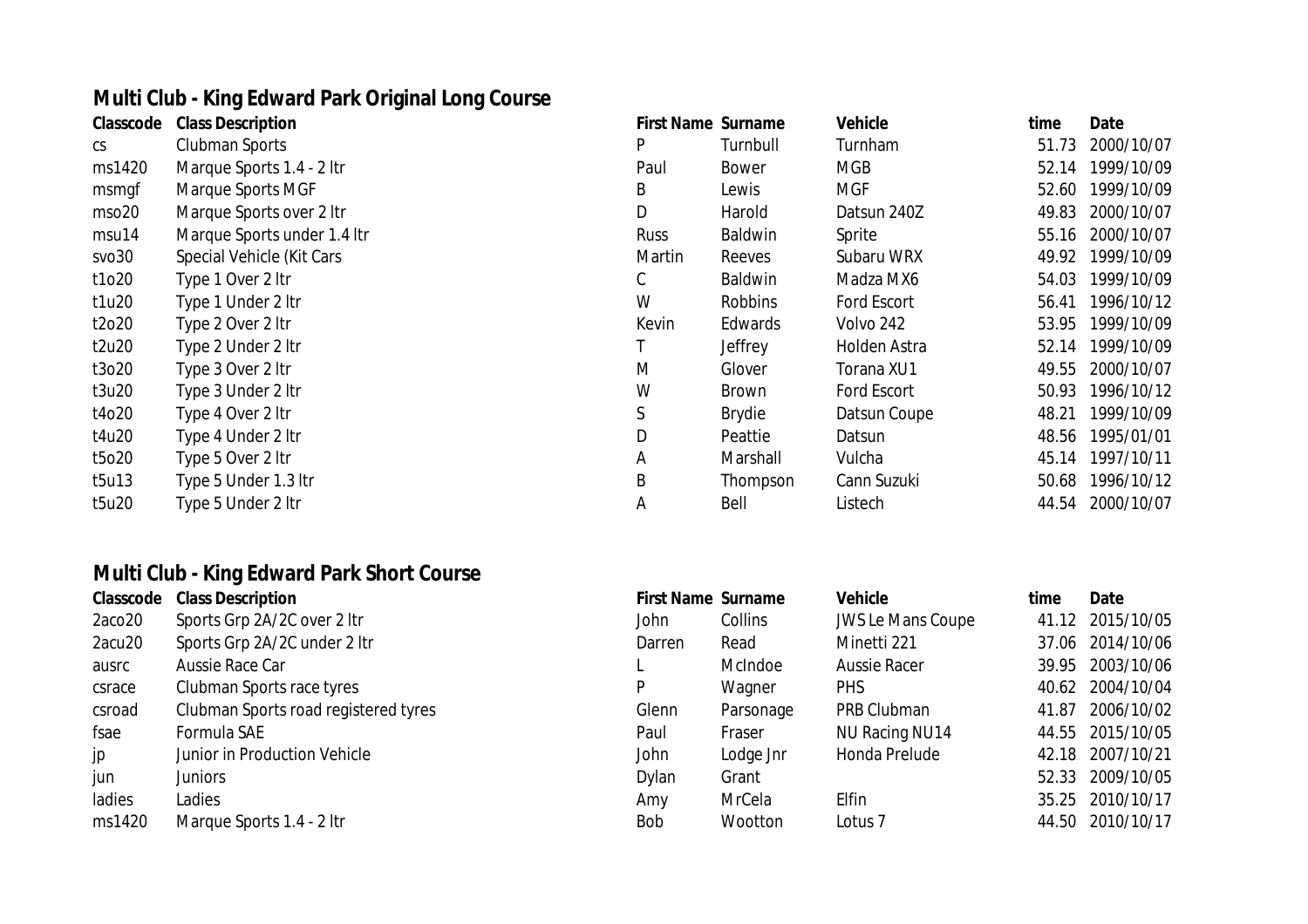| ms2030            | Marque Sports 2 - 3 ltr     | Martin         | Ranger           | Toyota MR2               | 44.05 | 2015/10/05 |
|-------------------|-----------------------------|----------------|------------------|--------------------------|-------|------------|
| mso <sub>20</sub> | Marque Sports over 2 Itr    | Mark           | Crespan          | Ford Mongrel             | 41.16 | 2010/10/17 |
| mso30             | Marque Sports over 3 ltr    | James          | Pearson          | Mazda RX7                | 40.03 | 2013/10/07 |
| msu14             | Marque Sports under 1.4 Itr | Stephen        | Jones            | MG Midget                | 44.26 | 2009/10/05 |
| msu <sub>20</sub> | Marque Sports under 2 Itr   | Shannon        | <b>Barnes</b>    | Toyota MR2               | 42.12 | 2015/10/05 |
| svo30             | Special Vehicle (Kit Cars   | Beau           | Fernance         | Mitsubishi EVO Coupe     | 39.42 | 2012/10/01 |
| svu30             | Special Vehicle (Kit Cars   | Craig          | <b>Burgess</b>   | Skyline                  | 40.34 | 2010/10/17 |
| t1o20             | Type 1 Over 2 ltr           | Jarryd         | Oram             | <b>Holden Calais</b>     | 44.25 | 2014/10/06 |
| t1u20             | Type 1 Under 2 Itr          | Steven         | Woods            | Renault Clio RS200       | 44.46 | 2013/10/07 |
| t2o20             | Type 2 Over 2 ltr           | Steven         | Cromack          | <b>Holden Torana SLR</b> | 44.34 | 2012/10/01 |
| t2u20             | Type 2 Under 2 Itr          | Cameron        | Bell             | Honda Integra R          | 43.09 | 2014/10/06 |
| t3o20             | Type 3 Over 2 ltr           | <b>Neville</b> | Gregory          | Mazda RX7                | 41.94 | 2005/10/23 |
| t3u20             | Type 3 Under 2 Itr          | Ben            | Durie            | <b>VW Beetle</b>         | 40.04 | 2009/10/05 |
| t4o20             | Type 4 Over 2 Itr           | Matt           | Halpin           | Torana LJ                | 38.73 | 2009/10/05 |
| t4u20             | Type 4 Under 2 Itr          | Mark           | <b>Broadhead</b> | Mini                     | 41.28 | 2004/10/04 |
| t5o20             | Type 5 Over 2 Itr           | Neil           | Farr             | Bowin Hay                | 33.55 | 2005/10/23 |
| t5ss              | Type 5 Speedway Super Sedan | S              | Carlson          | Falcon 6                 | 45.82 | 2003/10/06 |
| t5u20             | Type 5 Under 2 Itr          | Dave           | Morrow           | Krygger                  | 35.25 | 2009/10/05 |

## **Multi Club Records - King Edward Park Short Course - Hairpin Finish (Wet Weather)**

| Classcode         | <b>Class Description</b>    | <b>First Name Surname</b> |               | <b>Vehicle</b>    | time  | Date             |
|-------------------|-----------------------------|---------------------------|---------------|-------------------|-------|------------------|
| csrace            | Club Sport Race Tyres       | Mike                      | Cole          | <b>PRB</b>        | 33.52 | 2008/10/06       |
| csroad            | Club Sport Road Tyres       | Andrew                    | Walker        | Turnham Clubman   | 35.62 | 2008/10/06       |
| fsae              | <b>FSAE</b>                 | Glynn                     | Elliot        | <b>UNR 06</b>     |       | 34.55 2008/10/06 |
| Jun               | <b>Juniors</b>              | Ryan                      | McShane       | Honda Civic       |       | 39.14 2008/10/06 |
| ms1420            | M/Spt 1.4 - 2 ltr           | Jeffrey                   | Newey         | MG B              | 38.43 | 2008/10/06       |
| ms2030            | Marque Sports 2 - 3 ltr     | John                      | Finch         | Datsun 260Z       | 36.47 | 2011/10/03       |
| mso20             | M/Spt over 2 ltr            | Tim                       | <b>Norris</b> | Datsun 280ZX      | 36.51 | 2008/10/06       |
| mso30             | Marque Sports over 3 ltr    | James                     | Pearson       | Mazda RX7         |       | 34.92 2011/10/03 |
| msu <sub>20</sub> | Marque Sports under 2 Itr   | Paul                      | Carroll       | Lotus Elise S     |       | 37.95 2011/10/03 |
| SVO30             | SV Turbo 4WD/4WS over 3 ltr | Kevin                     | Edwards       | Mitsubishi Evo IX |       | 33.02 2008/10/06 |
| t1o20             | Type 1 over 2 ltr           | Darren                    | Read          | Holden SS         | 37.48 | 2008/10/06       |